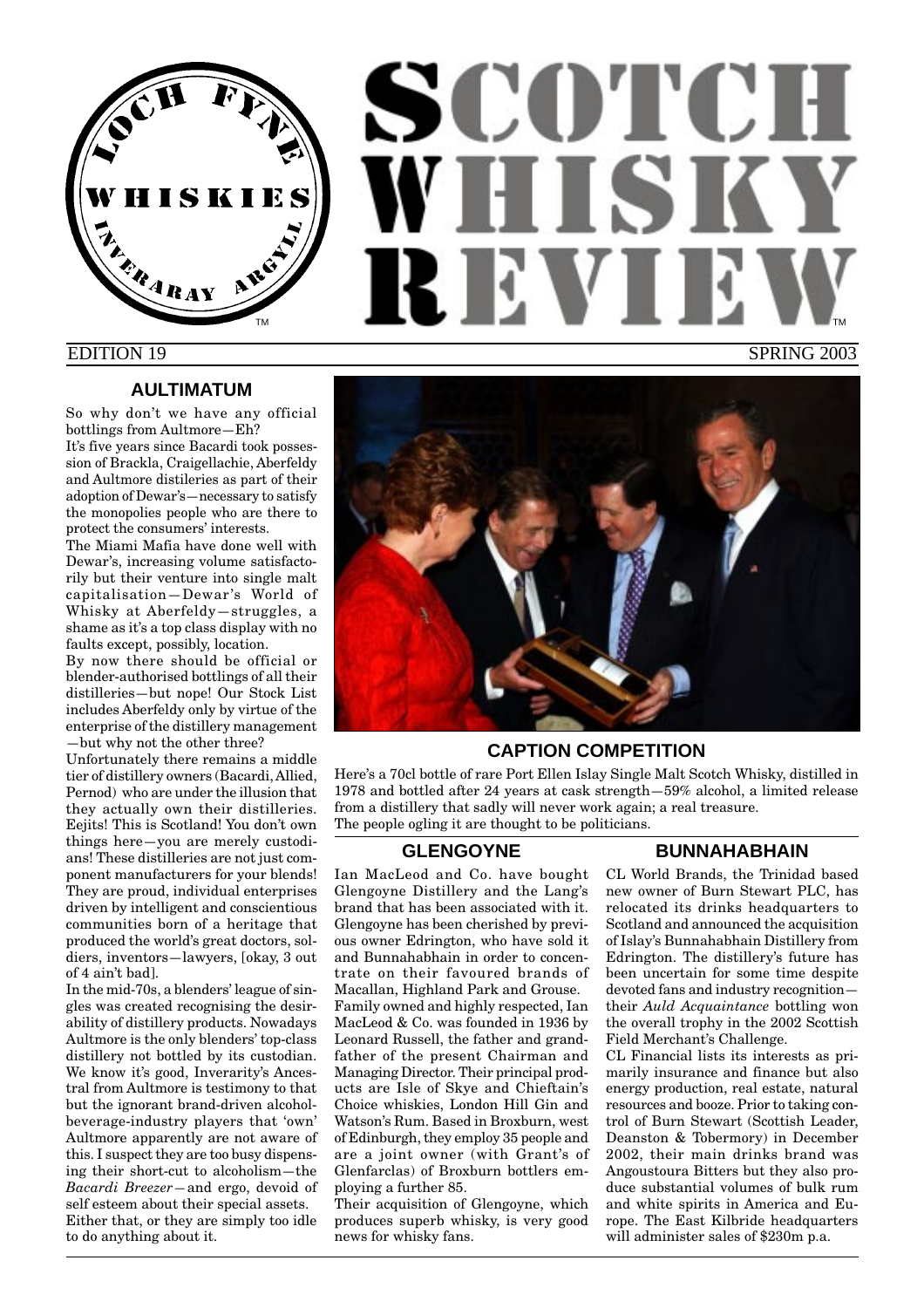

*We lost track of time when in conversation with Bill Bergius; here's a concise transcript.*

#### **LFW: What is your job?**

I am Head of Brand Heritage for Allied Distillers—part of Allied Domeq. My main functions are Scotch Whisky training for our people; organising visits to Scotland for 'hearts and minds' brand experiences, and helping our distributors worldwide to add value to our brands, primarily Ballantine's but also Teacher's and Laphroaig.

'Brand Heritage' came about in the early 90s as companies became productiononly operations rather than productiondistribution-sales-and-marketing. When sales and marketing was moved we had to convey the imagery and knowledge of our product to those selling it. Scotch needs support from Scotland, personalities, gravitas—heritage. Most of my time is devoted to Ballantine's, the jewel in our crown—6.5 million cases every year, Teacher's—1.7 million cases, mainly in the UK and Brazil, and I have a little time for our malts. **LFW: Tell us about Allied Domeq.**

Allied Domeq has been formed by various consolidations; initially the businesses of George Ballantine, William Teacher and Long John.

In 1976 the Teacher family—of which I am a member—found it tough competing with the massive Distillers' Company Ltd, despite our selling nearly 2 million cases in the UK. For both family and financial reasons Teacher's was sold to Allied Brewers (Tetley's and Skol).

In 1982 Allied Brewers bought Lyons (creating Allied Lyons) and after the acquisition of Hiram Walker's drinks interests in 1988 Allied Distillers was created to look after Ballantine's, Stewart's Cream of the Barley and other Hiram brands such as Maker's Mark, Kahlúa, Courvoisier and seven distilleries.

In 1991 Allied acquired Long John, the spirits interests of Whitbread Brewers including Beefeater Gin and Laphroaig. In the following year came the major acquisition of the Domeq Company, the world's largest producers of brandy.

With Long John came our principal malt—Laphroaig, already a well-recognised, individual and well-promoted single malt and since 1991 Whitbread have laid down enough stock to grow the brand. Without Laphroaig it's true that Allied has made no progress in the malt sector over the last ten years.

**LFW: Ballantine's is very succesful.** Hiram's novel perspective on selling took Ballantine's to Europe's number 1. Hiram Walker of Canada did all the right things from 1970 onwards. Their American market was struggling but they realised that as they didn't have much business in Europe they could go out and make some; they were early to establish good distributors and create a solid ground-breaking whisky marketing programme that suggested 'the good life'. Even now, Ballantine's 'living the game' style is not far away from those ideas—it recognises a truth that men play in just about everything they do.

**LFW: Happy accident or genius?**

It was part of the strategic plan. They moved the marketing team to Switzerland to be closer to the European market, unlike the rest of the industry that was still based in Scotland sending out 'missionaries'.

Ballantine's is a remarkable product range. They were only in the malt business until about the 1910s but by 1930 they had developed aged blends, long before any other—it was the 60s before the release of Chivas 12yo. Since then they have always planned to sell whisky of 17 to 30 years, as a result we still fill casks suited for developing aged whisky. If you are planning a 12yo whisky you don't put it in the same cask as a 30yo, the cask would spoil the whisky by the time it was 30.

#### **LFW: How long have you been in the Whisky industry?**

I joined the family business of Teacher's Scotch Whisky in 1970 after a stretch in the army. Bergius' have been involved in distilling for the past 120 years.

My great-grandfather married the daughter of William Teacher, who founded Teacher's in 1830. William was one of those remarkable Victorians who grew up with very little to become a man of strong principles and be known as a great reformer. Even the anti-alcohol lobby saw him as somebody who, while he may be selling drink, did it in such a way that got their admiration. His pubs had rules such as no smoking, or no treating—you couldn't buy anybody-else a drink as this led to 'drinking sessions'. He started in the shipbuilding areas of Glasgow and he knew that the wives would be more content if their husbands went to a Teacher's pub.

Teacher's Highland Cream was one of the first to be registered in the 1880s,

prior to that there was little bottling or branding of Scotch. Apart from Highland Cream there have been other whiskies including 'Australian Bonded Teacher's'—until the Matured Spirits Act of 1916 there was no requirement for distillers to age their product, but by shipping it round the world and back in cask the consumer new it wasn't made last week! (I think Australia was a place to store casks without having to pay rates). Teacher's had two distilleries, Ardmore and Glendronach, both always the heart of the Teacher's flavour since the 1890s. When I joined, Teacher's was totally selfcontained. They originally had bottling facilities under the railway arches at King Street in Glasgow. Very Dickensian! In 1962 they opened a big purposebuilt operation at Springburn with a capacity of 4 million cases when, for the first time, they had enough whisky to meet demand and they went from 100,000 to 1 million cases by 1972. That put us into the no 1 UK spot.

Teacher's had been No 1 in the US in the 1930s. All distillers faced a post-war shortage but Teacher's was so badly affected that other producers were able to take business away that was never recovered. During my four years we arrested our decline but it was difficult against Johnny Walker and Dewar's, whose method was to hold us out by keeping prices low. Even J & B and Cutty Sark had difficulties in the 1980s. My first 4 years was in charge of selling in the US where I was probably the first to hold a single malt tasting. I wasn't aware of anyone else doing it at the time anyway. People paid \$30 to come and listen to me in New York. From that we rolled out a series of tastings to promote Teacher's Scotch Whisky but we ended up being closed down by the Bureau of Alcohol, Tobacco & Firearms because, since prohibition, tasting of spirits was not allowed—you could taste beer and wine but spirits were thought to get your customers drunk and force them to sign orders they were not able to make in the first place.

By the time I left the US in 1976 Glendronach was the no. 3 malt—a long way behind Glenlivet and Glenfiddich but on top of the rest.

#### **LFW: Teacher's has a very distinctive, bold flavour.**

What I think gives Teacher's its extraordinary flavour is the range of malts, but especially Ardmore. It is not so much that you can taste the Ardmore but it is one of those wonderful whiskies that as a single is quite exciting; buttery and oily, but it has a flavour that makes all other whisky characters change, a great aid to the blender—a bit like using vanilla in cooking. When we add Ardmore it creates the Teacher's flavour, very difficult to describe—predominantly bitter with an overlay of sweetness that comes from sherry casks. You get a formation of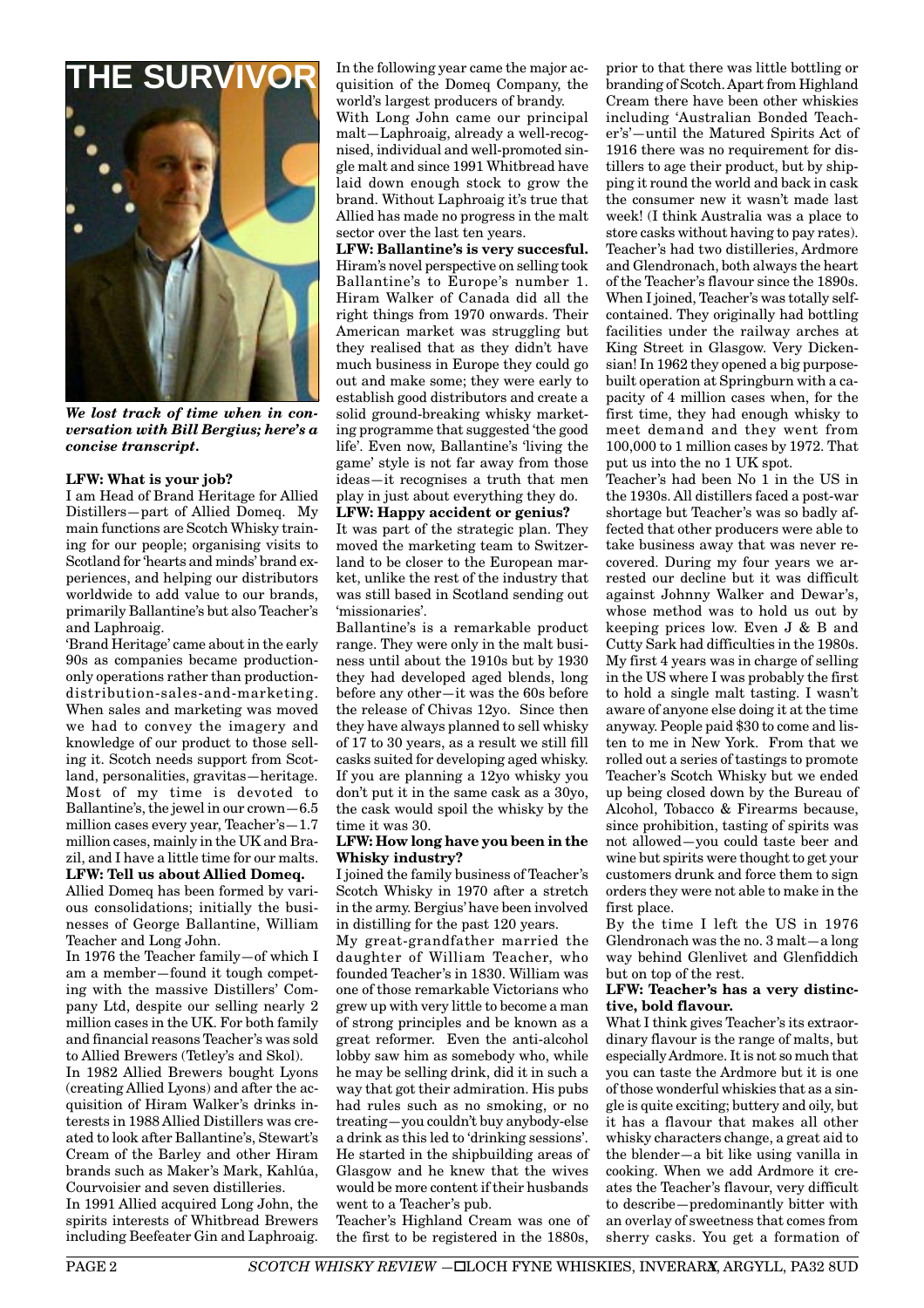'heavier' sugar crystals from the sherry combining with the sugars of the wood that are extracted during maturation.

#### **LFW: Has the flavour changed?**

I think all blends have gradually changed, probably with every second generation; we don't peat whiskies as heavily as they used to, there aren't the same range of whiskies available to the blender and the types of wood has changed. Whisky came in dark bottles because on a cold night the Scotch would cloud or haze. It didn't look great but it really didn't affect the taste.

With the invention of chillfiltering in the 1920s by Teacher's to reduce haze there was a loss of some flavours. The blender has to blend additional flavour to be able to match how the whisky had been with just barrier filtering.

#### **LFW: What? Teacher's invented chillfiltering?**

No, but they pioneered it for Scotch in about 1924. The rest of the industry caught up by the 1950s.

There is a strong inventive streak in the Bergius family. We've made Motorcars, marine engines, a method of making food from wood and there was one Bergius who won a Nobel prize for converting coal into oil. However these are all irrelevant when compared with my grandfather's development of the modern cork in 1913! Before that, a bottle had a driven cork that required a corkscrew. He shortened the cork to reduce friction and topped it with a cap secured by a wooden dowel.

#### **LFW: Long John is pretty fierce.**

It is. It is a blend that has heritage in heavily peated Laphroaig and that gives it distinctiveness but it is not the rich, deep style or complexity of Teacher's or the sweetness of Ballantine's. Long John is more in-yer-face.

#### **LFW: Do you miss Teacher's?**

I very much regret that the family sold the business. I have such a strong affinity with the brand and its quality. I am annoyed that many think 'there's Bill Bergius—he doesn't have to work' or, 'Allied's being nice to him'—not true. Teacher's was sold for not very much, which was spread thinly between about 50 members so I have to work and I want to work here.

#### **LFW: We don't see much malts activity from Allied.**

Everyone knows that Allied has done nothing with its single malts. We are up a tree with our bottoms showing.

Our core malts are the pungent Laphroaig, Scapa from Orkney and Glendronach, 100% sherry cask matured. Those three are the strategy of malts as created by Jeremy Weatherhead before he moved on in 1994. Since then we have kept Laphroaig at the forefront of Islay malts. We have also had 'The Caledonian Malts', which included Tormore and Miltonduff, but that project faded through lack of attention and the 'Defenders of the Malt', was a programme brought together by the market (America) rather than us. Since Weatherhead was promoted we have had a rather appalling turnover of people in charge of marketing our malts. Laphroaig has done well but we haven't done anything with Glendronach except sell all we have spare and Scapa just about sells everything we have. Not much of a strategy, just to sell out. It is going to change now but somebody should have planned it 12 years ago.

Allied has been preoccupied with the nineties ethos of profit, consolidationand focus. We took marketing closer to the consumer and made the business more profitable. In Dumbarton we have a world-class production plant running 24 hours a day with a multi-tasking workforce, the result of the drive for efficiency. Allied owns most of its distribution companies around the world giving focussed marketing of our brands. With all this we have forgotten about the single malts that are so important to whisky and Scotland.

In future we are going to focus Glendronach primarily in Germany, USA, UK and duty free. All other markets will be dried up. Glendronach Distillery is back in operation after nearly six years closure because it is needed for single malt—and for Teacher's. When a business is being hard driven the mindset is how to cut costs and it's easy to make silly decisions and lose sight of the whole. Glendronach is a good example of this; one of the smallest distilleries in Scotland, with coal-fired stills and one of the more expensive to run, a simple calculation means it has to close. Now it has reopened with a plan not just to keep it open but also to introduce some heat recovery systems in order to optimise flavour and reduce costs. It is the last distillery with coal fires still operating but that will change too. Two years ago we converted Ardmore from coal to steam and I initially said 'this is not Ardmore' but after playing with the steam and the cut of the spirit I am happy that it is now identical to the old coal-fired Ardmore. We plan to do the same for Glendronach.

#### **LFW: You have other distilleries.**

We have 1 grain and 10 malt distilleries of which Glencadam and Imperial are mothballed and Scapa is working occasionally. Our other malts; Glenburgie, Glentauchers, Miltonduff, and Tormore are busy. Not 7 days a week but as busy as we would like. Allied was early to start closing distilleries in the 1990s we foresaw an overproduction in the industry and mothballed some and slowed down others. But as Ballantine's has been doing consistently well, compounding a 6 million case brand by 5% a year, an awful lot more whisky is required. **LFW: Laphroaig is an acquired taste.** All the beauty of drinking Laphroaig is

contained in the 10yo. There are some fanatics who want more 'raw' Laphroaig. When you open it, it is not just smoky; it's like my granny's peat fire—blue peat smoke, an extraordinary whisky that smells like hospitals yet when you taste it, gives a burst of incredible sweetness, then spice, smoke and eventually salt. It is nice to have 15yo, it is easier to drink because the smoke is less. (I suspect that some 15yo drinkers can't stand the smell and taste of a peat fire—in fact they can't stand Laphroaig!) But there is nothing like the 10yo.

**LFW: Is the 10yo deliberately less pungent than the 'Cask Strength'?** 'Cask Strength' is only barrier filtered; the other is chillfiltered at 2ºC. At below 50% alc. you will get a haze, particularly in Glendronach and Laphroaig. Some people jump to conclusions that because it is chillfiltered it is not good. I don't agree—it is different. In 'cask strength' the smoke smell is not more intense yet deeper, there are more things going on. The taste is simply explosive! If you drink it at 57%, when you put it in your mouth that little bit of reduction releases so many things. 10yo Laphroaig is a great representative product and 'Cask Strength' is for those who want it; I don't believe we are depriving anyone by chillfiltering Laphroaig.

#### **LFW: Laphroaig has done well despite Allied's lack of malt effort.**

Allied owes the success of Laphroaig to two men, Jeremy Weatherhead and Iain Henderson, the young turk and the distillery manager. They created the Friends of Laphroaig with Iain as the 'head of the family'—it worked exceptionally well and Iain is very adept at handling visitors. (He also has the benefit of Carol, an outstanding hostess). I am really sorry that we couldn't have Iain continue as a consultant. Allied's retirement rules (somewhat cruelly) would not allow him to continue as a distillery manager. I suspect he's happier now at Edradour, dirty hands and all that.

Robin Shields starts at Laphroaig about now and as I have worked with him for the last few months I am very comfortable that the future of Laphroaig and its public face are in excellent hands.

#### **LFW: Your desert Island dram?**

Teacher's Highland Cream. I can drink that on an everyday basis, enough to excite the palate but as with any good blend it fades away soon leaving my palate fresh and ready for the next sip. For a single malt; Ardmore—when it was bottled for Teacher's Board of Directors from a sherry cask, a first fill Oloroso a magic drink! And now Laphroaig—a reminder of granny's peat fire! For variety, I would hope somebody had hidden a bottle of Ballantine's 17yo. **LFW: Thank you.**

*You can read the full version of this long and wide-ranging discussion at lfw.co.uk/swr.*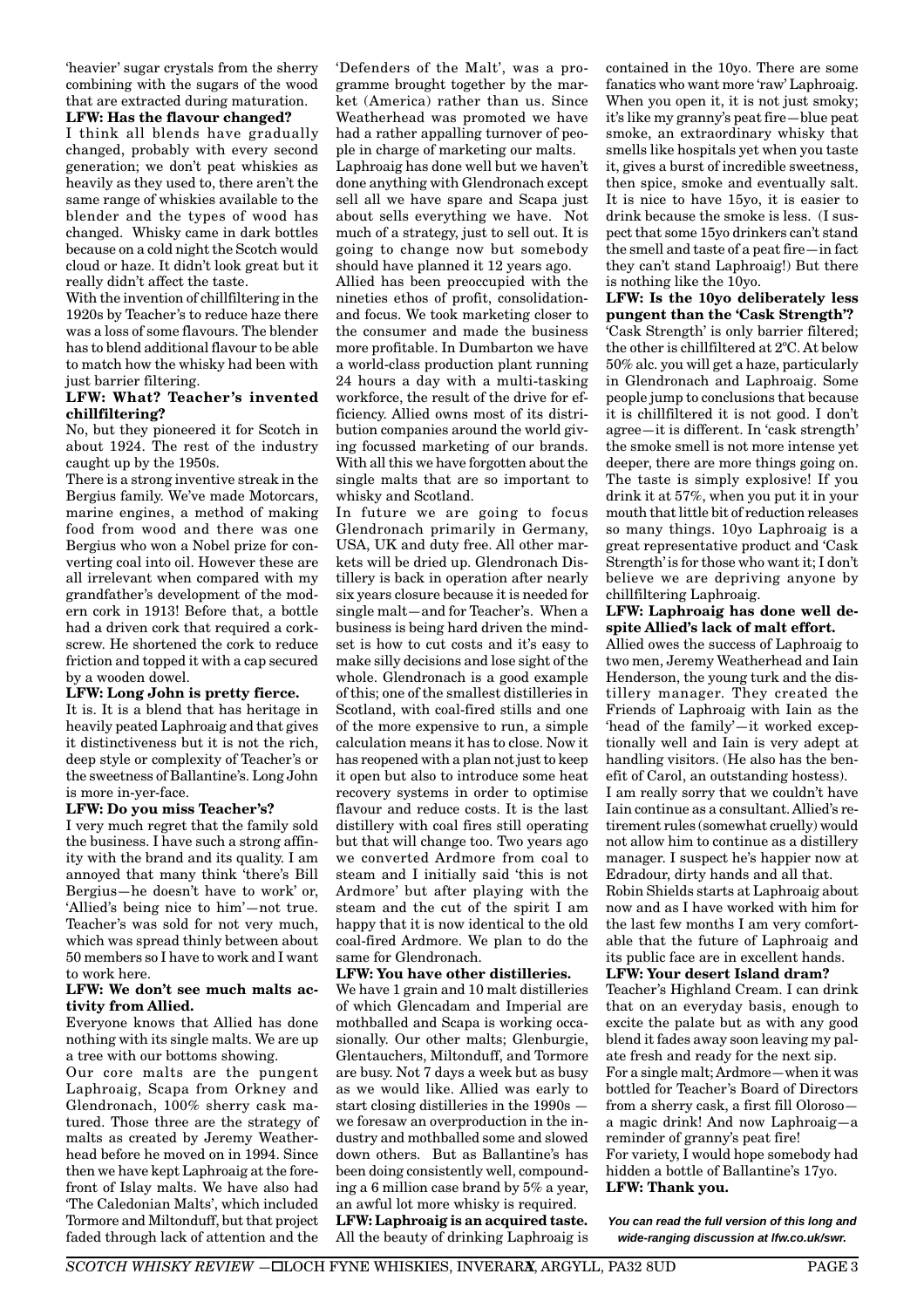# **DEVIL'S ADVOCATE**



*Turnbull Hutton*

# **INVESTOR'S CHRONICLE**

I'm not consulted often as to what people should do with their money. Mind you, this could have something to do with my track record. Let's leave aside for the moment my portfolio of shares, where some wide-boy has successfully managed to lose half the value of my investment. Nothing odd there you may say, hasn't everyone's portfolio suffered similarly? Probably, but that may be due as much to following the herd instinct as against picking bummers in terms of companies or indeed sectors. I'm sure if I had left my investments in certain drinks companies I would not have had the losses I now sadly contemplate. So I am probably a supporter of drinks in their widest sense… in more ways than one perhaps.

However I was really referring in the opening paragraph to my other major self managed investments, and these could give the first clue as to why I am not called upon often to dispense financial advice. You'll want to know what these blue chip investments are no doubt: well, with not a little embarrassment, I'll tell you—if you promise not to spread it around.

How's about a 25% stake in the holding company which has a controlling interest in a Second Division Scottish League football team. A " stormer" that one… a licence to print money. Or there's my classic car… never depreciates… a hedge against the vagaries of the stock market. If one forgets about the never ending garage bills, the rebuilds, the entry fees for the odd event or two and the other costs associated with keeping going a 38 year old example of British engineering at its best… I really can't lose with this one either. Then there is the racehorse—well two of them actually—although one is almost constantly injured and doesn't do a lot other than eat regularly and get new shoes... often! And there are another three joint owners to share the costs—and the glory with, so I've cleverly minimised my exposure. I'm really something of a guru then when it comes to investing. So pay attention.

I note with interest the spectacular investment opportunities that are currently being touted in other whisky publications. You know the kind of thing... a bond payment... anything from £500 to £2000. Unique club membership, bottles now or at some time in the future. Some cleverly worded blurb that the asyet unbuilt distillery will make the product in the original way... whatever the hell that means. Some implied criticism (a Grouse perhaps?) of the way existing distillery owners go about their business... and a promise of great future opportunities specific to the bondholder. Bells are ringing here – and I don't mean the UK's no 1 blend either

*A choice of selected malts, cask strength, filtered only through unwashed ladies tights*

It's not that many years ago we were urged to buy casks of whisky for investment purposes. Remember that one? That was where the major companies allegedly never carried sufficient stocks for their future sales and therefore bought from the market in future years. The returns were mindblowing. Sadly, however, the arithmetic—whilst correct—was based on seriously unrelated numbers. It was easy to get a 2- or 300% "return" on investment if one started with a filling price from the distillery (no duty, no warehouse rent) and then work up the numbers of bottles one could expect from the cask in 5, 8 or 12 years time multiplied by the selling price of a 5, 8 or 12 year bottle of an equivalent product... this time inclusive of duty!

"Investors" also had "opportunities" to buy young previously distilled spirit. This was based on someone's perception of "market price"—and other examples of market prices were often quoted demonstrating what the "investment" would be worth if you simply sat tight. Maybe they forgot to explain warehouse rental charges, or that market prices—like my shares—can fluctuate wildly.

Many "investors" wanted out after a year or two. It was then that they discovered that the major whisky companies had no need or desire to purchase casks of whisky. Even if they did, "market prices" were far lower than the "in-

vestors" had been led to believe. A con trick they cried... groupings came together to seek justice. Too late, The Scotch Whisky Association made a statement warning the gullible. The damage was done however. The Serious Fraud Squad became involved... arrests in London, and Gibraltar... companies wound up... eventually jail sentences for some and others on the periphery of all the shenanigans desperately buying back stocks from disillusioned investors.

Now, far be it from me to suggest that "investing" in new distilleries—as yet unbuilt—is in any way risky. Far be it from me to link the investment scams of the 90s to the new thinking around boutique distilleries in hitherto virgin areas of Scotland. But go in with your eyes wide open. Do remember these other "investment opportunities" of past years. There are still people out there hurting... and I am something of an expert on hurting given the investments I have!

Why bother "owning" a distillery... it's only a factory after all. A means to an end. Save your money on the factory investment... buy a bottle or two of the output from many years ago instead. The mighty Loch Fyne Whiskies will be delighted to advise... hell the editor will parcel and post your order to you personally! You'll also be able to partake of your purchase there and then... no waiting till it matures!

*— or should that be ladies unwashed tights?*

If you crave club membership... join the Scotch Malt Whisky Society. A choice of selected single malts, cask strength, filtered only through unwashed ladies tights—or should that have been ladies unwashed tights—whatever! They have Club Rooms, newsletter, special offers... even accommodation. They don't need to own the factory... if they don't, why should you?

If, however, you are determined to go ahead, if you have money burning a hole in your pocket, if you crave club membership, if you need a conversation stopper at parties... maybe I can help. Shares can be made available in Raith Rovers Football Club. You may want to sponsor a wheel or a wing on a 1965 Mini Cooper S. Or hows about a fetlock or two on a couple of racehorses? I know the editor will pass on to me all of your enquiries. I look forward to hearing from you. *[Likewise—Ed.]*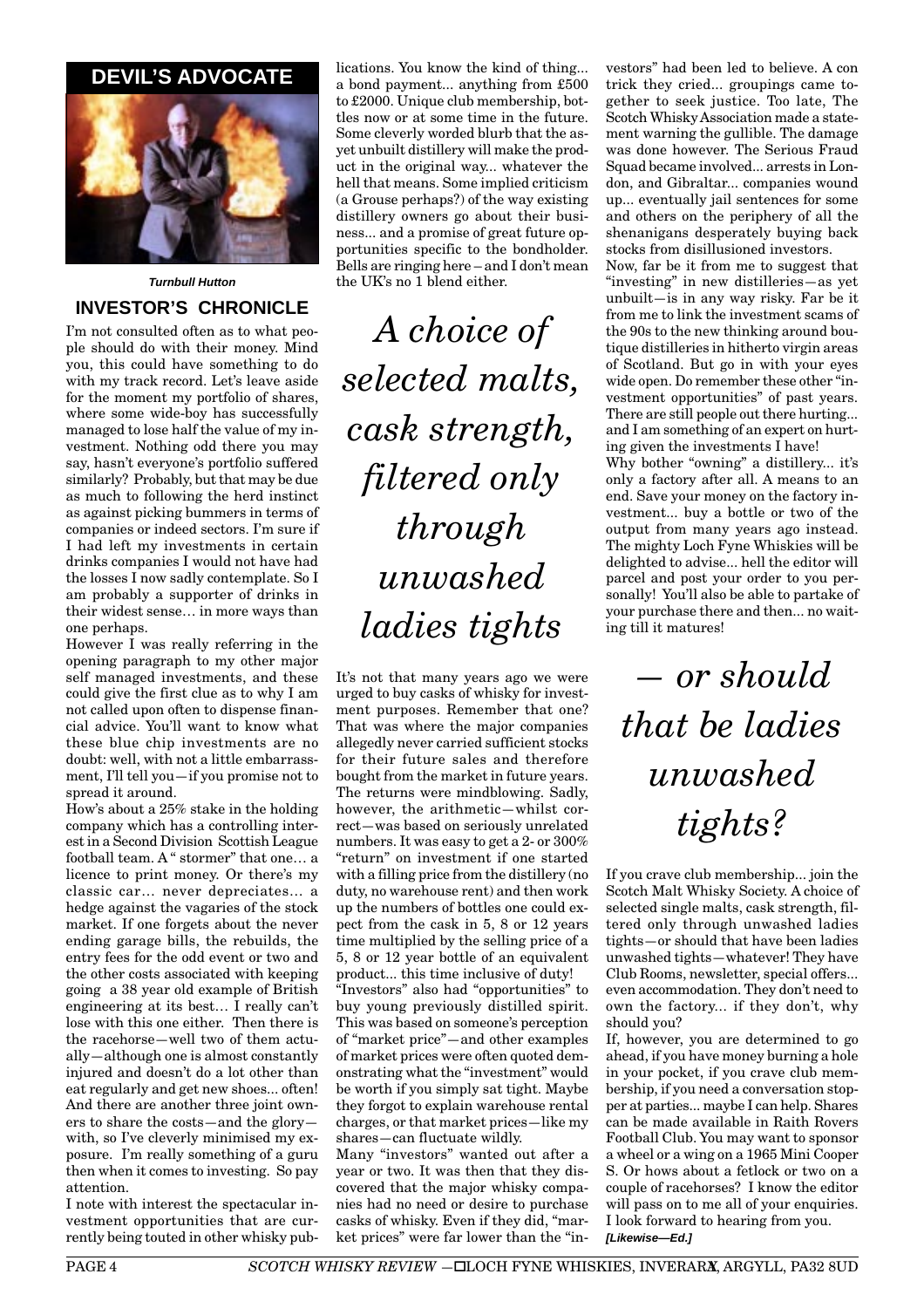

#### **THE INVERARITY RANGE**

#### **adopted as our house malts**

The Inverarity range is bottled by Inverarity Vaults and all three have been adopted as our 'house malts' because of their quality and great value. The three malts, two single and one vatted, complement each other and demonstrate the range of styles in malt Scotch Whiskies.

#### *INVERARITY 10yo*

The 10yo has been our house malt since 1995. It is an all-day everyday dram which both novice and experienced whisky fans enjoy because of its easy drinking Dalwhinnie/Glenmorangie style; a real example of quality and value. The 10yo is a bourbon cask matured Aultmore, try serving it alongside a fruit desert—trifle or fruit salad—instead of wine!

#### **Inverarity 10yo, price £ 19.90.**

#### *INVERARITY ANCESTRAL 14yo*

For Ancestral—the digestif in the range—Inverarity's Hamish Martin has selected a 14yo sherry cask matured Balmenach. The whisky is ruby-red, extremely smooth with a great strength and complexity and very slightly sherrycloying in the mouth; a wonderful after dinner dram. Add a little while preparing a bramble crumble—honest! **The 14yo Ancestral is £ 27.90.**

#### *INVERARITY ISLAY 10yo*

The Inverarity range is completed by Inverarity Islay, a ten year old all-Islay vatted malt made up of four components. A very emphatic phenolic and medicinal character—peat and iodine—classic Islay; a good oiliness, powerful flavours yet also a breeze of fresh air. This is an excellent variation on Islay malts which provokes much debate among Islay fans as to where the four components come from—and we're not telling!

**Inverarity Islay 10 years old, £23.90**.



Of all the bottles we stock—and there are plenty of them—we elect one our 'Bottling of the Year' based on customer reaction in the shop, value and unusualness; a democratic selection with (arguably) the world's largest tasting panel! Always a tough decision, the runners up were the OB Clynelish 14yo, a peaty variant from Jura called "Superstition", an un-chillfiltered Signatory Brora (again) and Ledaig 20yo.

But this year's choice is the new Caol Ila 18 year old. It may not appeal universally, but to those who enjoy a powerful Islay Malt, this is something rather special and worthy of your attention.

Typically Caol Ila (*'Cull-eela'*—from Kyle of Islay) is an oily heavyweight of a peaty potency just below Laphroaig, Ardbeg or Lagavulin but no malt has as persistent a finish as Caol Ila—it lasts weeks! Smoky, fishy, rubbery notes make it so appealing (believe it or not).

Eighteen years in a plain oak cask has introduced a new wood character that for other drams often doesn't work but it does here. It is more complex and better as a whisky—but not as a typical Caol Ila; it's softer. Tight and round. Apples & pears, floral, Parma violets, oak (lots), card, must, grass and a wee reek of old fish. If you don't object to a medicinal dram and haven't tried it, Caol Ila is an essential. **Price is £35.20.** Check the shop or *lfw.co.uk* for occasional deals throughout the year.





*"A friend of mine held some mixed Clyne Lish and Glenlivet of mine to be the best whisky he had ever drunk".*

#### *George Saintsbury*

*Notes on a Cellar -book - 1921*

To celebrate our ten years survival we are organising a couple of interesting and unique bottlings that will be released over the next few months.

# **SAINTSBURY'S BEST**

Signatory's warehouse is home to a hogshead of an equal mix of old Brora and sherry cask matured Glenlivet, marrying in accordance with George Saintsbury's instructions for a special Living Cask (see also page 10). [Clynelish was the name for the now closed and renamed Brora distillery.] The cask has been marrying for six months now and is very promising [well, great!—actually]; neither the peat nor the sherry is diminished by the amalgamation.

# **DECADENCE!**

At the 1999 International Wine & Spirit Competition, a bottling of Inverarity Ancestral from Aultmore Distillery won the Gold award. That's now exhausted but Inverarity have confessed to hoarding a cask of the same whisky which has been maturing at reduced strength of 40% for a further four years. This whisky is truly spectacular and we are honoured to have it bottled for our tenth anniversary. Check the shop or *lfw.co.uk/news* over the summer for details of availability.

*SCOTCH WHISKY REVIEW* −□LOCH FYNE WHISKIES, INVERARX, ARGYLL, PA32 8UD PAGE 5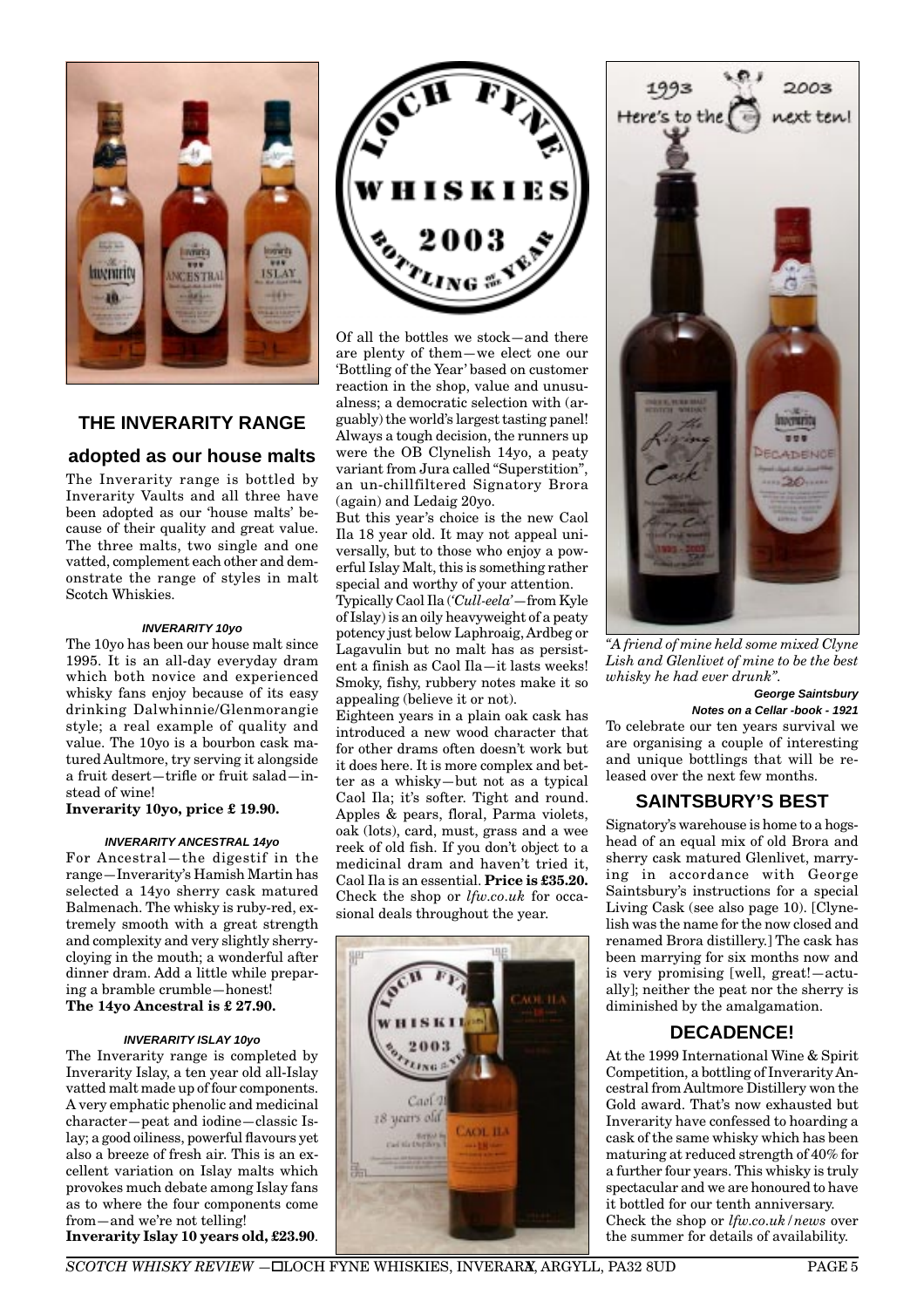

*"The wonderful thing about whisky, apart of course, from drinking it, is that it contains more bluffing elements than almost any other subject—far more than supply-side economics, more even than wine. Wine*

*breeds envy, discord and snobbery, whisky promotes fellowship, amiability and quiet, unassuming superiority. Supply-side economics produced Donald Trump."*

 *David Milstead Bluffer's Guide to Whisky*

#### **NEW CUSTOMER PAGE**

The busy summer season in our shop gives us the chance to welcome new customers to our growing band of happy whisky fans. The following pages are for those who are developing an interest in the marvels of Scotch Whisky.

We feature some explanation of the bottlings from our Stock List—OB, A, C, G&M, MM, S etc., but we'll start with by far the most often asked question:

#### **I can't remember the name but it came in a dumpy green bottle, can you help?**

Bunnahabhain! (Boo-na-ha-venn). **What is whisky?**

Literally the alcohol spirit produced by distilling fermented cereals. Whisky is produced in many countries, historically those with climates more suited to growing cereals rather than grape-into-wine production.

*Scotch Whisky* is the world's most popular spirit and by law must be (amongst other things) made and matured in an oak barrel for not less than **three years in Scotland**, otherwise it cannot be called *Scotch.* It must also be bottled at 40% alcohol or more in order to retain flavour—see the note about how to drink. **How is whisky made?**

Easy—mix some processed grain with water, add yeast and let it ferment in the same way that beer is produced. Boil up your beer and collect the steam which will be mostly alcohol. Voilà, whisky! Throw this away as it is probably poisonous, you will go blind, your hair will fall out—and it's illegal.

*Scotch* whisky must contain barley and *Malt* Whisky must be made exclusively from water, malted barley, yeast and nothing else. Maturation (which is the biggest contributor to flavour) must be in oak, traditionally former sherry or bourbon casks.

#### **What is the difference between a single malt and a double malt?**

A **single malt** is the product of one malt whisky distillery and that one distillery only; it is produced by a complex and cumbersome batch process that makes accountants really squirm. There is no such thing as a double malt unless you are with your rich father-in-law at the bar (technically termed 'a large one'). Single malts attract great acclaim; they are no longer Scotland's biggest secret. Their intensity and complexity of flavours, previously thought to be a handicap to wider sales, are now being sought throughout the world.

**Single Malt whisky** is one of four types of Scotch. The most common is **blended whisky**, a mix of many different malt and grain whiskies prepared by a blender using his sense of smell and years of experience. 95% of all bottled whisky sold is blended whisky and it is appreciated the world over for its satis-



**OFFICIAL, OWNERS OR ORIGINAL BOTTLINGS (OB)**

When bottled by the owner of the distillery, we call such bottlings official, owners or original bottlings (OB). These are examples of the best in quality, packaging and design. Here is a range of OB Bruichladdichs from the last twenty years including limited editions, ceramic bottles, wooden boxes and, at the front the most recent with shiny metal tins (inspired by LFW as it happens...)

fying subtlety and complexity.

**Grain** whisky is an accountant's kind of product; industrially produced in an efficient, continuous process from a variety of cereals sourced from around the world—but always including a measure of malted barley (for bio-chemical reasons). This spirit is not fully distilled; a degree of impurity is required to add character—by law.

Occasionally you may come across a bottle of single grain whisky (which will taste light and slightly oily) but its use is mainly as a carrier for malts in blends. The fourth category of whisky is a **vatted malt** which is a blend of several malts but no grain. Malt bottles lacking the word 'single' may well be vatted; other clues are 'Pure Malt' or '100% malt'. Some are very good, for example Famous Grouse Vintage Malt, our Bottling of the Year for 2001.

A single malt is a happy accident of science, nature and circumstance. Blended and vatted whiskies are one man's opinion of what he thinks you think a good whisky should taste like. Many members of the industry claim to appreciate blended Scotch the most.

#### **Why don't you stock a certain brand I had once?**

Whisky brands tend to fade away faster than get created as the industry changes from hundreds of brand owners to just a few. As big companies expand by the acquisition of small, they find that they have two brands on the same shop shelf at the same price so one has to go. Some brands are only available overseas because they are better established there than in the UK.

#### **How many Scotch Whiskies are there?**

2,234. Actually nobody knows! It could be five times that and there is no way of counting them. Consider the number of small brands (like our own Loch Fyne), supermarket brands, specific market (duty-free) brands which come and go and the task is impossible and pointless. Loch Fyne Whiskies has a most comprehensive range of UK available malts with examples from about 120 distilleries. There are currently about 80 open and working; others are either mothballed, closed or demolished. There have been about 750 distilleries licensed since Ferintosh in 1689.

#### **How am I supposed to drink my malt whisky?**

How you like! Although it does seem a shame to mix a £25 malt with a sweet, fizzy mixer. Addition of water (anything from a drop to 50:50, depends on the bottling) often reveals more character. The main compounds responsible for flavour (congeners) in whisky are very soluble in alcohol but less so in water. At bottling strength 40% or above, these congeners remain locked in the solution (hence the minimum 40%alc. bottling law, agreed by wise men to preserve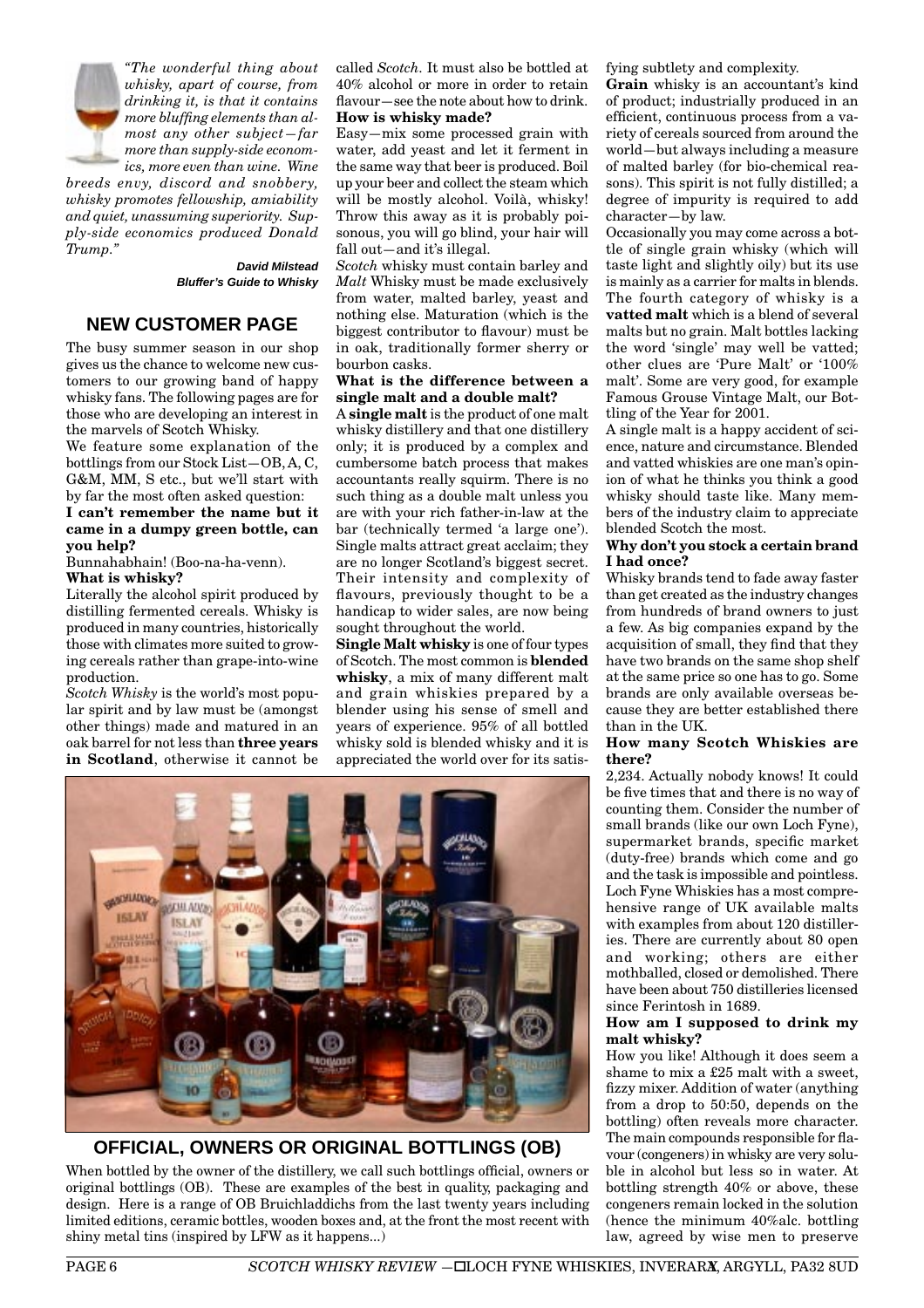

### **INDEPENDENT BOTTLERS**

#### **(Where's** *Cadenhead's/Connoisseurs Choice/Gordon & MacPhail's* **Distillery?)**

Loch Fyne Whiskies favours a few independent bottlers who buy the malt whisky from a distillery by the cask and bottle outwith the supervision of the distillery owner. With all independent bottlings look for the distillery name which will be in smaller print.

#### *ADELPHI (A)*

A relative newcomer to the sector, The Adelphi Distillery Company has no distillery but is very fussy about the quality of the malt they bottle at cask strength and so their releases are only occasional. Their minimalist labelling allows the whisky to sell itself.

#### *CADENHEAD (C)*

Campbeltown in Argyll is home to Cadenhead, who buy and also mature casks of whisky and bottle each cask individually at natural cask strength,

quality). When water is added, the congeners become less soluble and are released as vapours into the atmosphere. So experiment with each new bottling. Bear in mind you have four senses of taste and these are on your tongue, not in the back of your throat. Plus you have some 30 or more senses of smell—so use the schnoz. Ice in malts is a no-no; you put ice on bruises and in blended Scotch in hot climates.

Part of the fun of malt whisky is the testing and breaking of these rules! Try ice! or mixing two different malts together. **How do I know which malts I will like?**

Most single malts will have the region of origin on the label (either Lowland, Highland, Speyside or Islay) and these give a clue to the character of the contents—but there are many exceptions to the rule. The **Lowlands** are the most gentle; mild, almost wine-like. The **Highlands** can be further divided; those from the south are akin to the Lowlands, those from the north are fuller flavoured. **Speyside** is a category of its own within the Highlands. These whiskies are complex and half of Scotland's distilleries are found here. The most fully flavoured whisky is produced on the island of **Islay** (pronounced eye-la). Islay whiskies are unguided missiles in the wrong hands—you will either love them or occasionally as high as 67% alcohol. At over 150 years, Cadenhead is the oldest independent bottler in Scotland.

#### *MURRAY McDAVID (MM)*

The most recently incorporated on our list, Murray McDavid is gaining great respect for a small range of excellent and unusual whiskies bottled at 46% and not chill-filtered. In our view this is the perfect bottling strength, just strong enough to tingle the tongue!

*DOUGLAS LAING & Co. (MP, OMC)* A long established firm of blenders which has moved recently into single malts with two jazzily presented expressions: *McGibbon's Provenance* is bottled at 43%, *Old Malt Cask* at 50% (or less if the cask is not up to that strength). As blenders they have access to some rare and unusual stocks.

*GORDON & MACPHAIL (CC, Cask, G&M)* The leading and most respected independent bottler with a huge range of

wonder what the attraction is in smelling hospitals.

**How come they taste so different?** Malted (germinated) barley has to be dried before milling and fermentation and traditionally this has been done over an open fire. In Scotland a variety of fuels is found locally including peat (decomposing heather) and coal. The amount of **peat** that is used to dry the barley has a big influence (on Islay it is the only source of fuel). Other influences are the style of apparatus employed in the production, particularly the **still** and how that still is operated by the stillman. The final major influence is the type of **cask** or barrel employed to mature the spirit; it could be one of many categories from a brand new barrel to a wellused second-hand ex-sherry or bourbon cask. A recent development in malt whiskies is the production of 'finishes' where the whisky has had some of its maturation in a cask that has previously held a wine or port for example. This creates a huge potential for further variety.

**What are 'Cask Strength' Whiskies?** Whisky matures in the barrel at about 65%. Typically, prior to bottling it is diluted to 40-43% so as to incur the least alcohol duty (originally a wartime measure). Cask strength whiskies are at natural, barrel strength which provides more impact and concentration of malts and blends, G&M bottle a bewildering range of single, vatted and blended whiskies from their Elgin home. G&M are unique amongst independent bottlers in that they mature all their whiskies from new and have done so for over 100 years. G&M still hold stocks of long gone distilleries—history to take advantage of! In 1998 G&M became distillers with the revival of Benromach Distillery. Shown above are examples of their *G&M, Cask* and *Connoisseurs Choice* ranges.

#### *SIGNATORY (S)*

For ten years Signatory of Edinburgh have bottled malts at 43% and at cask strength and now also at 46% without chill-filtration. They have produced some outstanding and very rare whiskies and are consistently good value. Signatory has twice been voted 'Bottler of the Year' in Whisky Magazine's Whisky Academy awards.

flavour. These whiskies should be diluted in the glass after exploratory sips otherwise anaesthesia will numb the pleasure. Because of the variety of casks employed in the industry, each *single-cask* bottling will have the character of the barrel variety as well as that of the distillery so there is great variation.

#### **What's this about 'chill-filtering'?**

Untreated, whisky at 40% alcohol will cloud at low temperatures. In the mid-1960s, the Scotch Whisky industry introduced a policy of chill-filtering their whiskies to improve clarity and brightness. This prevented quality rejection in (cold) warehouses and clouding when ice is added in the glass. The process is done by reducing the temperature to as low as minus 8-10°C (typically in malts at plus 2-5°C) then filtering to remove the oils that emulsify at such low temperatures and so eliminating clouding.

The process also removes many of the elements of flavour (congeners) from the whisky and now, after the lead set by Pip Hills and the Scotch Malt Whisky Society, many independent bottlings and some official bottlings (e.g. the new Bruichladdichs or Ardbeg 10yo) are increasingly not chill-filtered, a trend that we applaud. Such bottlings should be at over 46%alc as this helps keep the congeners in solution and clear.

For reasons of 'purity' there is currently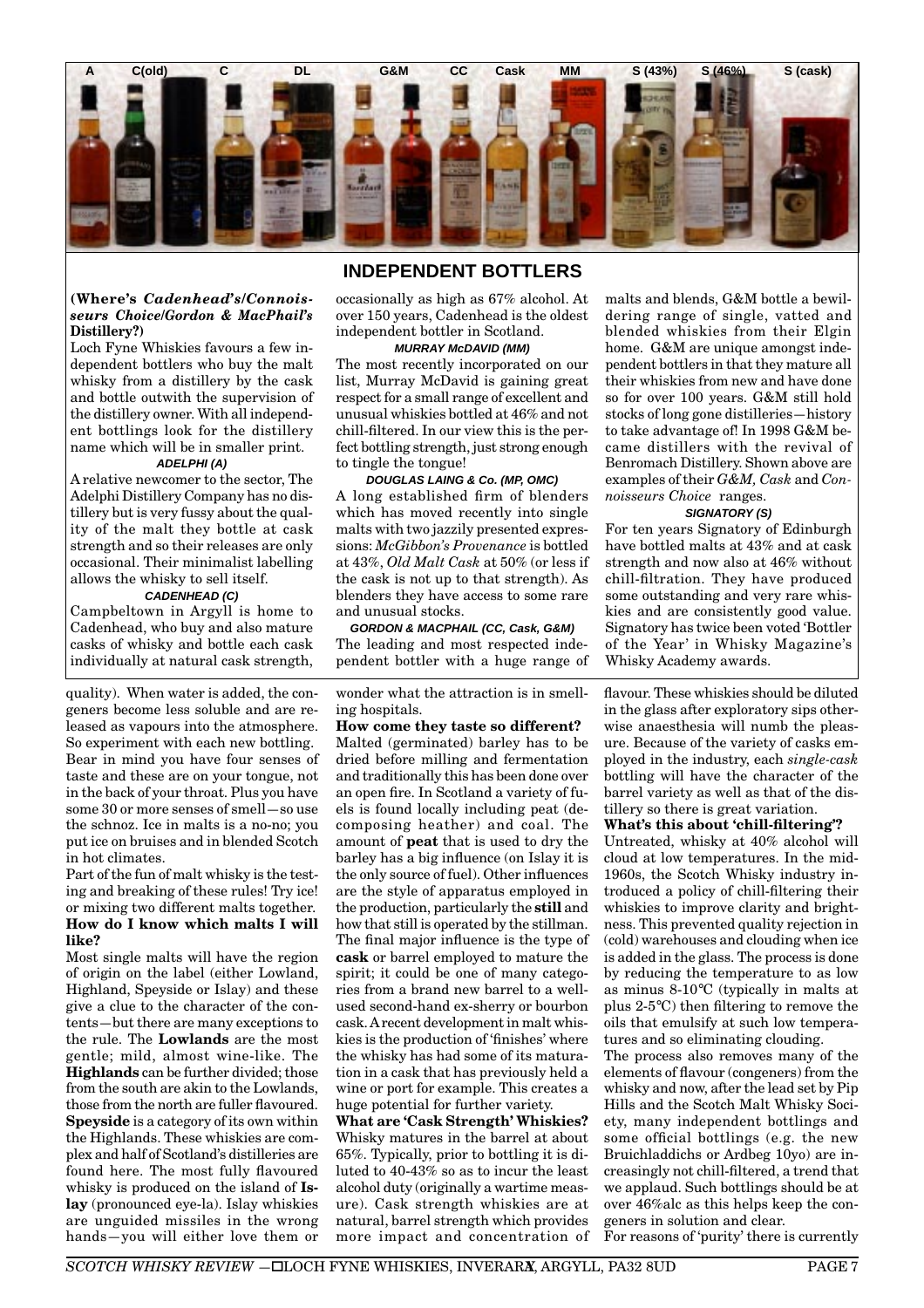a move away from the use of **spiritcaramel** colouring in single malts. This is employed to standardise colour in the bottle, (some whiskies can be quite pale,) but in most cases caramel has little effect on flavour.

**Why are some whiskies so expensive?** The first thing to check is the age of the whisky. If it is say 21 years old (the time spent in the cask—once bottled it does not 'age') it will be dearer because of the additional storage required. Also whisky evaporates in the barrel by about 2% each year so after 21 years only two thirds remain. The other thing to look out for is the degree of alcohol strength as duty is applied according to percentage alcohol. Most whiskies are bottled at 40% alcohol by volume (abv), some at 43% or 46%—15% stronger and so dearer than the 40%. We stock many whiskies with strengths of up to 65% so these are the equivalent of over a bottle and a half! Finally there is a collector's market for whisky—that explains the more extreme prices!

#### **Does a whisky improve with age after bottling?**

No. Unlike wine, spirits are fixed once in the bottle and there is no benefit in keeping it. You should open and enjoy it as soon as possible!

#### **How long can I keep the whisky in the bottle?**

Unopened, a bottle should stay as good as when bottled assuming the seal is in good condition. Keep the bottle away from direct sunlight, heat or variations in condition. Once opened, oxidation will act on the whisky with a noticeable effect in between one and three years. The balance of characters may change, not always for the worse, but eventually a whisky may become 'flat'—another good reason for enjoying your dram without delay. Saving the last inch of a very special malt is usually disappointing when finally poured, so enjoy it now!

#### **Books are useful sources of information and we recommend in particular:** Most informed—Charles MacLean's *Malt Whisky* £ 25.00 or *Scotch Whisky Pocket Guide* £ 8.99.

The Taster's bible—Michael Jackson's *Malt Whisky Companion* £ 12.99.

*Whisky Magazine* is published sevent times a year. Other book recommendations are shown in bold in our Stock List. To keep you up to date visit our website: *lfw.co.uk*.

*"The proper drinking of Scotch Whisky is more than indulgence: it is a toast to civilisation, a tribute to the continuity of culture, a manifesto of man's determina-*

*tion to use the resources of nature to refresh mind and body and to enjoy to the full the senses with which he has been endowed."*

*David Daiches Scotch Whisky, Its Past and Present*



#### **Who or what is LFW?**

Loch Fyne Whiskies is a small privately owned shop in Inveraray, a popular visitor stop in the West Highlands of Scotland. The business is owned and managed by Richard & Lyndsay Joynson and is not part of a chain, has no shareholders to satisfy and does not have any branches (we hear mutterings of 'one centre of excellence').

Working with us are Andy Burns, Pete Currie and Laura Simpson plus our new greeter Hamish-of-the-Isles (but it's okay he doesn't drink) pictured above. Hamish is 'voluntary' rather than employed; his job is distributing drams of the Loch Fyne.

Our shop stocks all the whiskies in our Stock List, at the published price, as well as a range of other whisky related items—glassware, hip flasks, whisky flavoured confectionery and preserves and the most comprehensive whisky book shelf possible.

There is also a gallery of collectors' and rare bottles on display plus a selection of whiskies from around the world donated by customers featuring such unlikely products as Maltese, Polish and South African whiskies!

Visitors to our shop enjoy the atmosphere and our service and most get to do some sampling from our extensive tasting stock before they buy. Our (much imitated) web-site *lfw.co.uk* is acclaimed and thought to be ground-breaking by virtue of its simplicity!

We pride ourselves on our attention to our customer requirements, principally sound knowledge of our products, a fair price for our goods and a top class and speedy mail order service which now makes up half of our business.

In 2000 Richard was inducted (induced?) as a *Keeper of the Quaich*, a unique organisation which recognises those who have contributed to the good standing of the Scotch Whisky Industry.

In 2002, at the inaugural Whisky Academy awards organised by *Whisky Magazine,* a panel of members of the whisky industry voted us 'Retailer of the Year'. We are proud of our business and the respect we have earned, this newsletter, our blend 'The Loch Fyne' and unique 'Living Cask'. Be assured that when you deal with Loch Fyne Whiskies you are dealing with the best!

Our customers are worldwide, very loyal and very much appreciated.

# **COLLECTING WHISKIES**

*Some points to consider* The satisfaction of collecting whiskies holds considerably more pleasure than all of today's 'manufactured' collectables —plates, thimbles or die-cast models as here we have a legitimate and scholarly subject with no less than five hundred years of provenance. But wait!

If you want to buy whisky as an investment—walk away now, buy lottery tickets. Every collector has gems worth several times their cost but it is possible the whole collection will not have appreciated at all. Assemble your collection for your pleasure and not for your future. So what do you want to collect? It's a question worth considering early on, otherwise you will create a diverse, confused collection which has near bankrupted you in its creation.

The sooner you can focus, the more pleasurable your collection will be. Specialise, create a set of rules and try to stick to it. Generally the thoughts are: malt or blend? (usually malt); only official bottlings or any? (usually OB first choice, then independent if necessary); what top price? (are you prepared to be victim to a lavishly presented rarity, fifty times more expensive than the norm?) Simple specialisations may be a specific region, fancy shaped bottles or ranges such as the *Rare Malts* series.

One popular choice is to seek a representative of every possible distillery, first choice being the official bottling but it will be necessary to default to independent bottlings in some cases. Some may then go on to collect cask strength bottlings only, trading in their first specialisation to finance the next project.

Others home in on one region or even one distillery; Ardbeg, Bowmore & Springbank are favoured for a steady trickle of interesting releases. Macallan have recently released too many, excessively expensive bottlings. Greed has destroyed their market for new bottlings (old Macallan bottles are doing well).

Astute buying of 'ordinary' bottlings can do well; as they get repackaged or discontinued they become desirable with time. For premium priced 'collectables' the ratio of number of bottles released to price is an important factor. Consider the total number produced. A release of up to 600 uniquely presented bottles is scarce; 2,000 bottles and a sensible price is worthwhile. Bowmore's 40yo release of 300 bottles at £4,000 is wrong (there aren't that many mugs in the world), however their 'Black Bowmore' series of three would have set you back £ 300 and now realises £ 4,000!

Whatever your choice, you are guaranteed much pleasure in something that will add decoration and interest to your home, and done sensibly you shouldn't lose money to boot!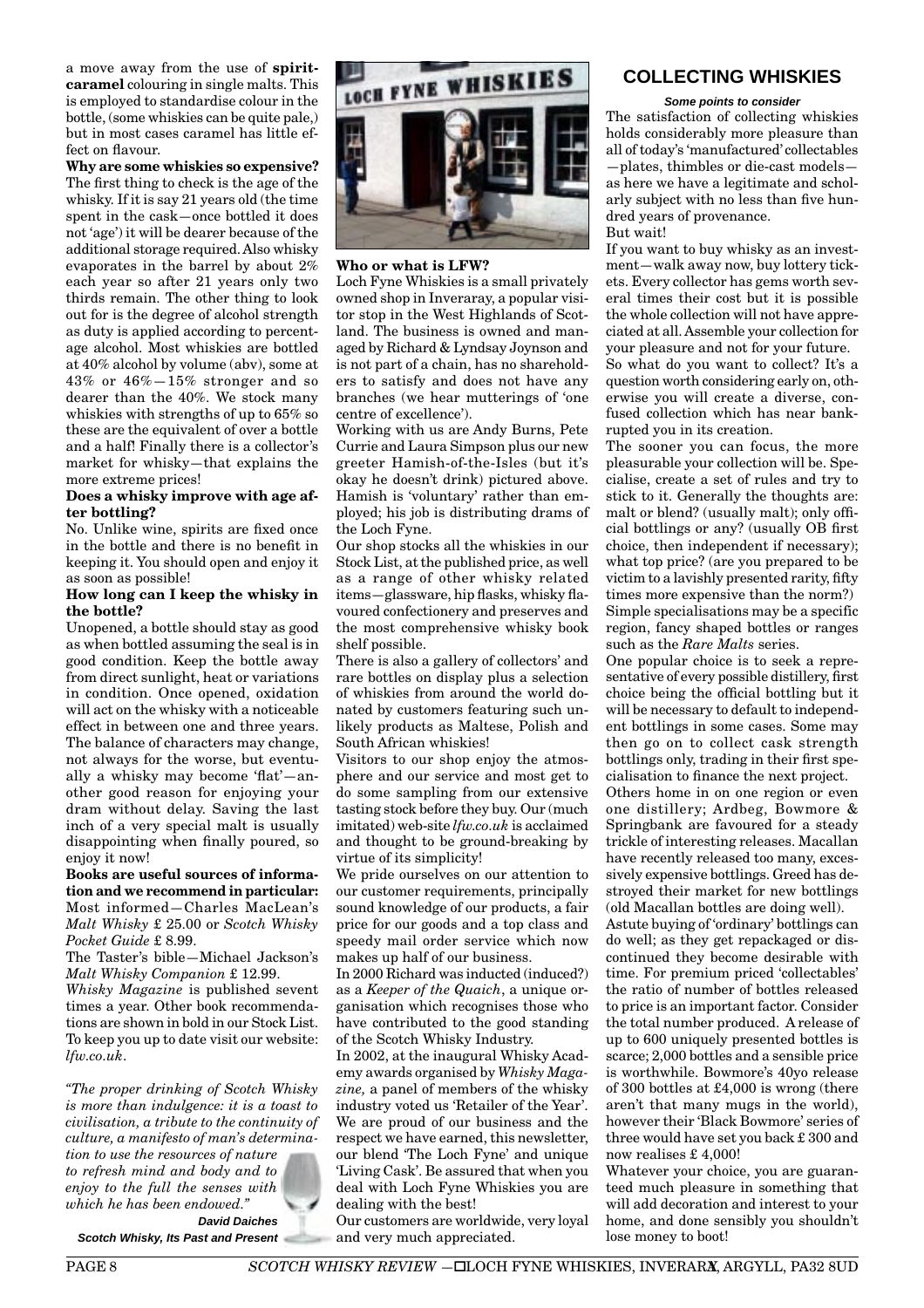

# **THE MALT DRINKERS BLEND**™ **THE DISTILLERY**

We're delighted with our unique blend created for us by Professor Ronnie Martin, O.B.E., former Production Director of industry leader United Distillers. Slightly sweet and slightly smoky, The Loch Fyne (£ 15.30) appeals to malt whisky fans as an easy-drinking, well flavoured blended whisky; something to drink and enjoy rather than concentrate on. We have given The Loch Fyne to the three top professional tasting writers and while all enjoy it, their tasting notes are completely different—proof that it is something for everyone!

Michael Jackson's note is characteristically analytical;

*Colour: rich, sunny, gold. Aroma: fruity (honeydew melon?) Body: medium, slightly syrupy. Flavours: light heather-honey, grassy, fragrant, smokiness develops, especially in the finish.*

With typical eloquence, Charlie MacLean's tasting note wins by a nose: *"The deep amber colour of this whisky, (darker than many blends) implies age and this is supported by the (undilute) nose, which is rich and vinous, with no trace of grain. All the indications of mature fillings. There is an interesting aroma of apple dumpling (suet crust), and this remains when water is added, enlivened by lighter citric notes (oranges and tangerines), and by some oil-related aromas (walnuts, linseed oil). Phenolic notes are slight, and express themselves more as 'roast meat' than peat smoke. Medicinal phenols are present in a very slight trace of oilskins. Overall the nose is subtle and relatively closed. Not much water is needed for this whisky.*

*The mouth-feel is smooth and well balanced, engaging the whole palate with acidic, salty, sweet and dry flavours, and coming down ultimately on the side of sweetness. The overall impression is fresh and smooth—mellow without being flat. The finish is quick and clean, and surprisingly warming. It is extremely easy to drink.*

*Conclusion: A true premium blend which has clearly used well matured fillings. There is no harshness in it, no cereal notes or feints, no artificial caramel notes. A whisky which is appropriate for any time of the day.*

*Perilously smooth, mellow and easy to drink."*



#### **IWSC BRONZE 1996**

Soon after its launch The Loch Fyne won the bronze award in the blended whisky class at the influential International Wine & Spirit Competition. The Gold Medal went to the world's top selling Scotch, Johnnie Walker Red Label.

More praise comes from Carol Shaw's Collins Gem *Whisky* which describes The Loch Fyne as *"A malt drinker's blend, full flavoured, with a raisiny, sweet spiced nose, mellow smoothness of taste and a warming finish. A very easy to drink whisky."*

Jim Murray lists it in his unique book *'Classic Blended Scotch'* concluding "*Highly drinkable". Whisky Magazine* rated it as *"a wee cracker"* and in a blind tasting of 'deluxe' blends in *Wine Magazine* The Loch Fyne ("*growly, rich and balanced*") embarrassed several more expensive and older well-known brands by coming 9th in a field of 21—the highest scoring unaged blend, beating Chivas Regal 12yo, Ballantine's 12yo and W&M 30yo among others! All this praise is supported by the rate of sale in the shop after a wee taste!





Our label depicts the Glendarroch Distillery sited on the Crinan Canal which links Loch Fyne with the Sound of Jura. Also known as Glenfyne, the distillery was built in 1831. A succession of owners held the distillery until 1919 when it came under the ownership of the Glenfyne Distillery Co.

The cameo by Gail Gordon depicts the distillery at the time of Alfred Barnard's visit in 1885. Barnard's detailed description of the buildings enabled us to recreate the floor plan and Gail was able to complete her task from this combined with etchings in his book.

Barnard was clearly taken by the setting, the distillery and hospitality afforded him. His book devotes six pages to his visit, much taken up with details of the buildings e.g. "a new kiln, one of the finest we have seen in Scotland, it is 51 feet square" but also with the location: "It is built at the foot of the Robber's Glen which runs upwards from the banks of the canal into the heart of the hills in the background; this glen was once the haunt of smugglers, and no more romantic spot could have been chosen for the distillery."

Glendarroch was complete and well laid out. Barley was unloaded from the canal direct to the malt barns then moved through the process clockwise around a courtyard to the kiln, tun room, still house and warehouses. Whisky was then shipped to market via the canal. Eight houses were available for the workers and two for the excisemen. There was also Glengilp House and Glendarroch House for the manager and the owner respectively. At the end of his day's visit Barnard's party "donned our 'war paint' and proceeded to Glendarroch House to enjoy the hospitality of the owner."

The distillery closed in 1937, unusually as there was a distilling boom at that time, although the warehouses continued to be used for storing whisky until the mid seventies. A brief life as a joinery followed until the eighties when a salmon hatchery made use of the buildings and water which was also the drinking water supply for Lochgilphead. In 1990 the Regional Council acquired the water rights and every last trace of the distillery has since been removed.

> *Additional Information Brian Townsend, SCOTCH MISSED.*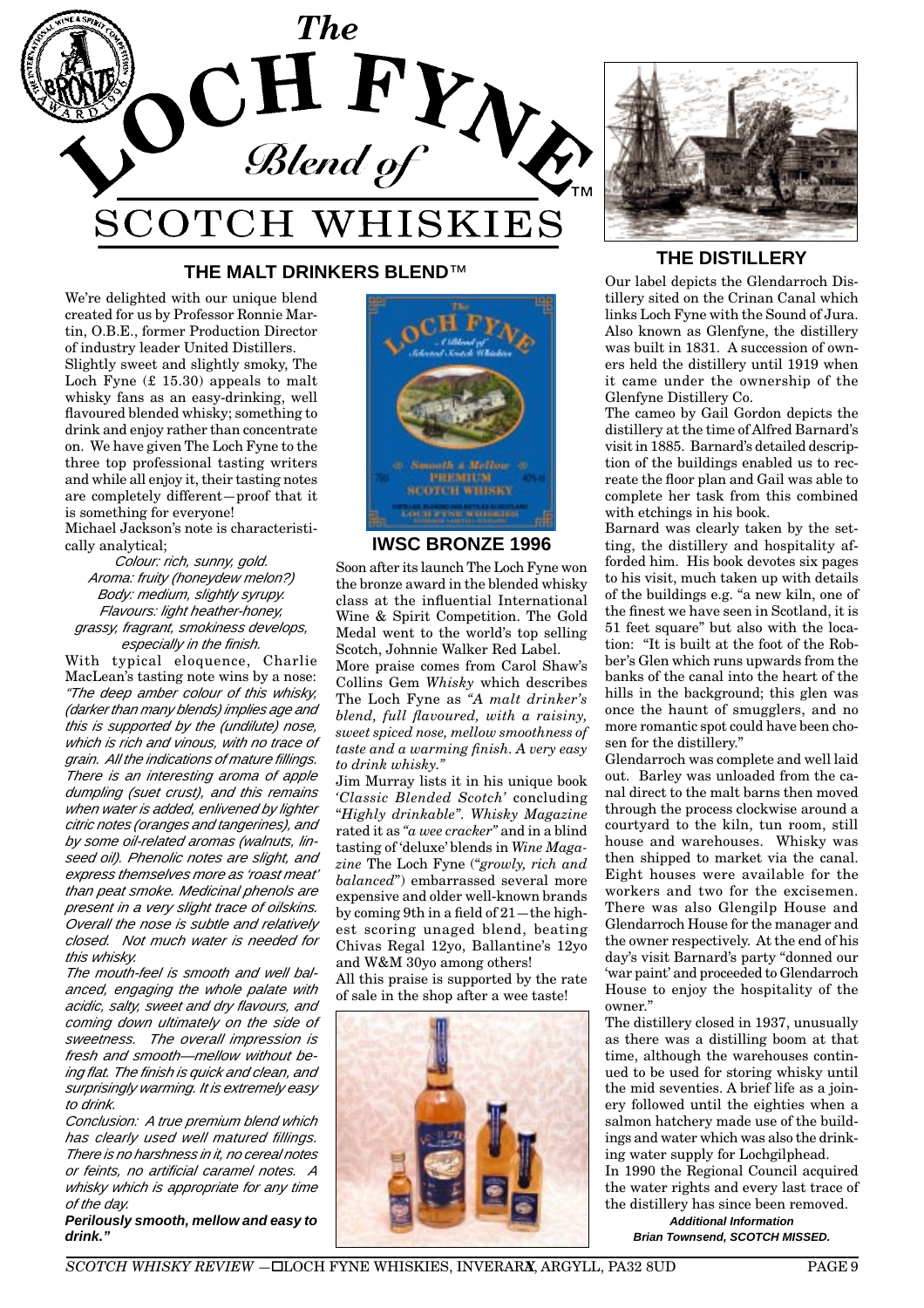# **THE RIGHT TOOLS**

#### *GLASSWARE*

A traditional whisky tumbler is fine, even a pleasure, for a blended whisky but for malt whisky appreciation there is a better glass for the job.

Malt whisky is best enjoyed with a glass that will hold aromas, such as our *port glass*, the new *blender's glass* or a *classic nosing glass* with its generous belly to accumulate aromas, a narrow rim to focus those delights for consideration and a lid to keep them for you rather than the fairies. Engraved graduations allow accurate dilution.

For more relaxed malt drinking we recommend our *port glass*. Its wider rim and better balance aid contemplative enjoyment.

We also enjoy using our simple *water carafe*, far less fuss than a lipped jug.



| Blender's Glass (second left)        | £4.50 |
|--------------------------------------|-------|
| <b>Classic Nosing Glass (middle)</b> | £7.90 |
| <b>Port Glass</b>                    | £3.50 |
| Water Carafe                         | £3.50 |

When evaluating a dram it is helpful to have more than one kind in order to prevent familiarity setting in. Sampling in increasing intensity and then going back again will reveal more than concentrating on one alone. Many LFW customers enjoy 'one-to-five' parties where whiskies are selected according to our taste score of 1 to 5 from our stock list for a convivial evening of descriptor bandying.

#### *LFW Tasting Mat & Cellar Book*

The LFW melamine tasting mat is a white, wipe clean mat for five glasses and an aide memoire of descriptors to assist discussion and note taking.

Finally, to record those inspired sensory discoveries, *Neil Wilson's Malt Whisky Cellar Book* is a handsome tome to treasure those thoughts and memories of your most special tasting sessions.

| <b>LFW Tasting Mat</b>                           | £4.90  |  |
|--------------------------------------------------|--------|--|
| <b>Malt Whisky Cellar Book</b>                   | £15.00 |  |
| Special! Five classic nosing glasses, a ca-      |        |  |
| rafe, tasting mat and cellar book £55.00         |        |  |
| We have other hardware accesories for            |        |  |
| enjoying your dram, consult <i>lfw.co.uk</i> for |        |  |
| more information.                                |        |  |





*A unique recreation of the storing and serving of malt whisky*

Not a single malt, but a living vatting of suitable malts, The Living Cask takes its inspiration from *Notes on a Cellar Book* by renowned connoisseur Professor George Saintsbury, published 1920, in which he writes:

*"...The more excellent way—formerly practised by all persons of some sense and some means north of the Tweed is to establish a cask,... fill it up with good and drinkable whisky,... stand it up on end, tap it half way down or even a little higher, and, when you get to or near the tap, fill it up again with whisky fit to drink, but not too old. You thus establish what is called in the case of sherry a '*solera*', in which the constantly changing character of the old constituents doctors the new accessions, and in which these in turn freshen and strengthen the old."*

And that is what we do. When half drawn down a new malt is introduced and the character changes. Each top up is described as a Volume and this is marked on the 'spine' of our bookstyle label which has Saintsbury's instructions on the back. Each 'Volume' is bottled as a 20cl sample, dated at the time of drawing from the cask with the prevailing strength noted. As this is the natural strength it is in the region of 57% alc.

Living Cask subscriber Jack Mangus writes, *"The folks at Loch Fyne Whiskies have cleverly produced a continually marketable and intriguing vatted whisky. I can't wait for the next volume! Thanks to Professor George Saintsbury for his inspiration and LFW for The Living Cask!"*





# **The LIVING CASK VOLUME XV**

At the time of writing volume XV is almost depleted but was created by the addition of 24 year old Ardmore.

Bill Bergius is right on page 2; Ardmore has a remarkable contribution to a mix of whiskies. Although not peaty in itself it creates an intruging peat element to the dram which in this case has also an orange sweetness and a mouth-feel like a floppy duvet!

**LIVING CASK— 20cl 56% £14.90**



#### **SUBSCRIPTIONS**

For the Living Cask enthusiast there is a subscription service where we will automatically send you each new volume, once it has settled in. New subscribers willing to buy the next five volumes are offered a FREE copy of *The Malt Whisky Cellar Book* (£15) that provides space for you to record your impressions of each volume—and more! Ask or check lfw.co.uk for details.

We have other items featuring Tipsy, our Living Cask Boy: pewter key-rings & bottle stoppers (£4.90 each).

Be hip! Show them you're a whisky lover!



**PAGE 10** *SCOTCH WHISKY REVIEW* −□LOCH FYNE WHISKIES, INVERARX, ARGYLL, PA32 8UD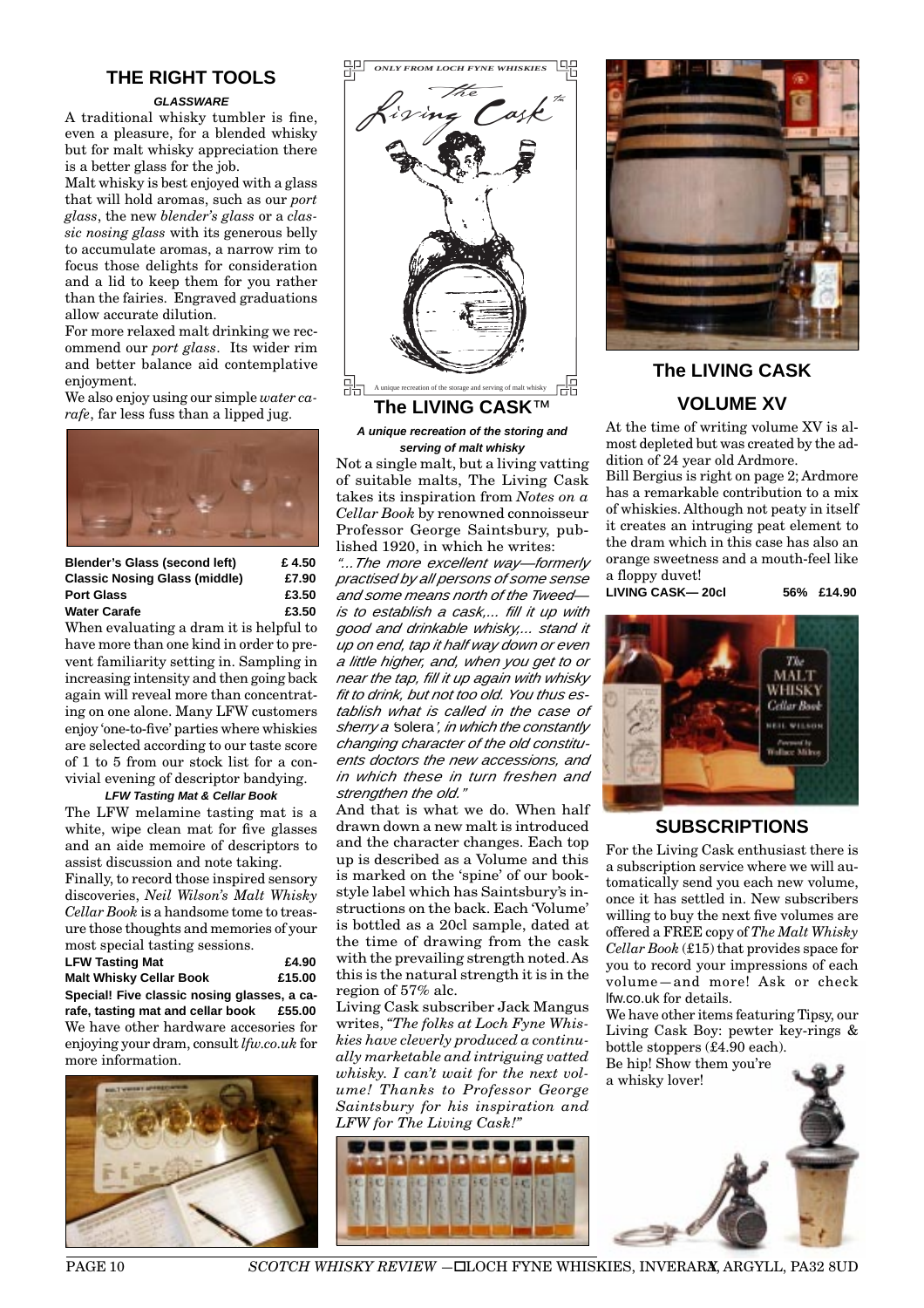# **A DYNAMIC DECADE**

#### *GAVIN D SMITH*

Considering that the recorded history of Scotch goes back to 1494, surely very little can have happened in the decade since Loch Fyne Whiskies opened its doors, and the first four-page Scotch Whisky Review appeared the following spring. Not so.

112 distilleries were represented on the Autumn 1993 Stock List, while today's list features malts from 119. Additions include the likes of newcomers Arran and Speyside, along with independent bottlings of Allt a Bhainne and Braes of Glenlivet, plus 'collectables' such as Ladyburn.The only permanent casualty has been Kinclaith—but there have been greater losses among some of the more bizarre whiskies on offer.

In the mid-1990s United Distillers was at the forefront of experimentation as the industry faced up to the growing taste for 'novelty' drinks. However, the lives of the new products were short, and in 1998 Bell's Red Devil, along with 'premixes' with Coke or Irn Bru, were abandoned. Red Devil—made with chilli peppers—was championed by the radical proprietors of LFW, but even such heavyweight support failed to prevent its deletion. According to UD's Dr Nick Morgan, "That was the one that the guys at the distilleries absolutely loved".

Loch Dhu lingered for a while before being put out of its misery. Mystery surrounds the process that turned an unspectacular but drinkable Speyside whisky—Mannochmore—into a near black, caramel and liquorice-flavoured confection. Dr. Morgan is quick to point out that while he was not involved in developing it, he did kill it off. "A misguided novelty".

There has been a trend for rationalisation and consolidation among the major players. They have closed a number of distilleries or sold them on. Many buyers have been independent bottlers, which says something about the increasing vigour of the market for more exclusive single malts.

Benromach was the first to be revived by an independent—Gordon & MacPhail acquired in it 1993 and five years later the distillery was officially re-opened by HRH Prince Charles.

Morrison Bowmore became wholly-owned by the Japanese giant Suntory in 1995, and not long afterwards the permanent closure of Glen Garioch distillery was announced—and then reprieved in 1997. MBD has prospered with the financial clout to market Bowmore extensively.

Pulteney in Wick was sold by Allied to the dynamic Inver House in 1995, and sales have since soared. Inver House then acquired Balblair from Allied, and in 1997 Balmenach from United Distillers. Having revitalised these distilleries, Inver House lost its own independence in 2002 when the company was bought for £56 million by the Thai-owned Great Oriole Group. In July 1996 Macallan was taken over by Highland Distillers and in 1997, Glenmorangie acquired Islay's neglected Ardbeg from Allied.

The £27 billion merger of Guinness (UD) and Grand Metropolitan in 1997 brought about the creation of Diageo, the largest drinks company in the world. Bacardi then bought Dewar's and four distilleries from Diageo in 1998, and in 1999 the Edrington Group privatised Highland Distillers with Macallan, Highland Park and Famous Grouse. A 30% shareholder in the venture was Glenfiddich's William Grant & Sons.

Bladnoch was reopened to distil on a modest scale in 1999, having been sold by UD to businessman Raymond Armstrong. Following Glenmorangie's lead in reviving a highly-regarded Islay distillery, independent bottlers Murray McDavid acquired Bruichladdich in 2001.

At the end of 2000, Seagram sold its drinks interests and Pernod Ricard took control of its Chivas Group, instantly becoming a leading Scotch whisky player with 12 distilleries.

Subsequently, their tiny Edradour was sold to the bottler Signatory, and to nobody's great surprise, in October 2002 Allt a Bhainne, Braeval, Benriach, and Caperdonich were closed, allegedly only on a temporary basis.

In 2001, Scotland's biggest ever management buy-out took place, when Fortune Brands sold its JBB European subsidiary. The new company followed the perplexing trend of organisations which ditched perfectly sensible names and acquired meaningless new ones; 'Kyndal'. The assets included Whyte & MacKay and Invergordon Distillers' Dalmore, Jura and Fettercairn distilleries, mothballed Tamnavulin and Tullibardine, and also the Invergordon grain distillery.

In 2002 Glendronach distillery was reopened by Allied after six years in mothballs, though during the same year, Allied closed its Dumbarton distillery, investing instead in its Strathclyde grain facility.

Allied has been taking a close look at its 'malt strategy' of late, and despite LFW having noted on a number of occasions that they have simply given up in despair regarding Allied, who knows what the future may hold?

Already in 2003 SWR reports more activity on the distillery-dealing front.

A recent development has been the industry's equivalent of 'hot desking'. A team from Highland Park in Orkney has been along the road to Scapa to distil for Allied. Similarly, a Springbank team has distilled at Glen Scotia.

In 1995 Arran came on stream, the third new distillery of the decade after Kininvie and Speyside, and there are more proposed new distilleries in the pipeline than at any time since the 1960s, though which of them will come to fruition is anyone's guess.

So much for companies and distilleries, but what of the whiskies they produce? A significant trend has been the growth of wood-finishing and Glenmorangie has been among the pioneers of this art, 'finishing' in casks that previously contained sherry, port, Madeira, claret et al. Indeed, cask finishing became something of an obsession in the industry but some now consider that we consumers are becoming weary of the more exotic finishes. The role of whisky as a 'collectable' and/ or as an investment has been a significant feature of the past decade. The publication of Christie's and McTear's catalogues, and publicity associated with these whisky auctions, has given collectors a valuable source of information and inspiration; in December of last year, a 62 year old bottle of Dalmore sold for a record of £25,877.50.

In 1996 Macallan released a successful replica of a 1874 bottling, just one of many exclusive releases to show significant appreciation. 'Black Bowmore' is another good example; in 1993 LFW retailed bottles for £95, but four years later they were fetching £1,000. Be warned, however, the value of investments can go down as well as up. SWR18 pointed out a 1958 Highland Park initially offered at £990 was retailing for £300 less. The increased interest in single malts has been reflected in an increased interest in all aspects of whisky production, and nowhere is this more apparent than at distillery visitor centres, now patronised by more than one million people each year. Whisky related events have multiplied, with tutored tastings, regional 'WhiskyFests', 'Expos' or 'Whisky Lives' abounding world-wide.

LFW's bookshelves sag under a blend of glossiness and erudition that has trebled, while the launch of *Malt Advocate* in the USA and of *Whisky Magazine* has given a platform for exploration of the subject, even if both publications have followed where SWR fearlessly led!

Whisky information has also burgeoned with the growth of the internet phenomenon; *lfw.co.uk* was one of the earliest whisky web-sites. Now entering 'Scotch whisky' into the Google search engine brings no fewer than 118,000 results! And there is a lot of material out there, ranging from the fascinating to the tedious and frankly weird. There are even live web-cams showing whisky being made, or more usually showing nothing much at all happening.

Here's hoping that the next ten years will see as much dynamism in the Scotch whisky industry as the last ten have, even if nothing much can possibly happen in one paltry decade…

*Gavin's full detailed appraisal of the last ten years can be read at lfw.co.uk/swr*